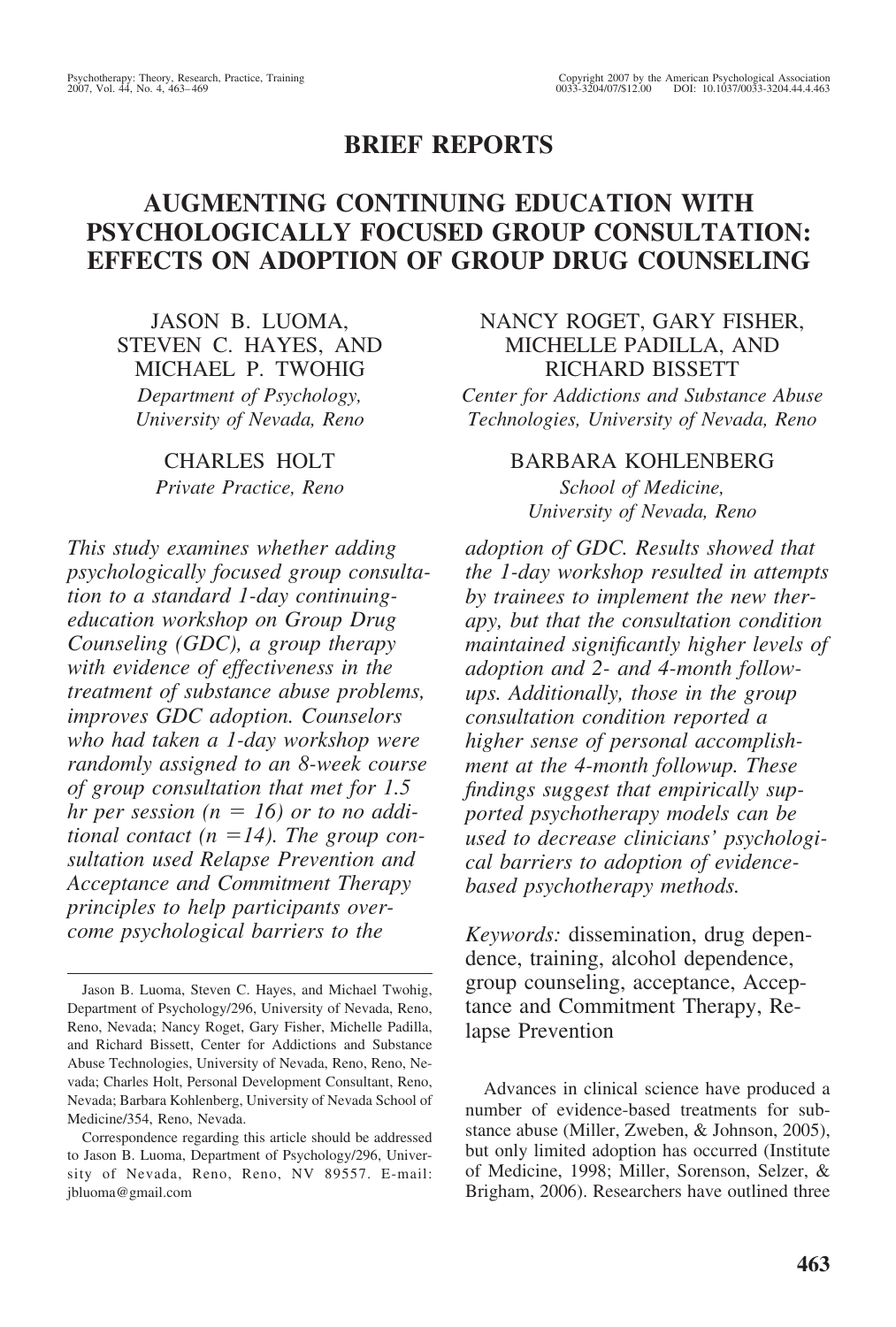steps to the diffusion of new technologies: (a) developing the new technology, (b) disseminating the technology/creating adoption, and (c) implementing the technology adequately (Gotham, 2004). The development of new psychotherapy approaches (Step 1) encompasses an enormous literature. The literature on the creation of therapeutic skills through training and supervision (Step 3) is smaller but still substantial (e.g., Ellis, Ladany, Krengel, & Schult, 1996). In contrast, much less attention has been paid to how to foster adoption by professionals in the field.

Traditional continuing education materials or workshops can produce learning but are generally ineffective in producing adoption (Bloom, 2005). In addictions treatment, a recent review found that training workshops generally increase posttraining skill but not skills maintenance (Walters et al., 2005). Follow-up consultation is known to help maintain and develop skill following training (e.g., Rounsaville, O'Malley**,** Foley, & Weissman, 2000), but its effect on adoption per se is not yet known.

The present study examined that issue in the context of psychologically focused group consultation. There is evidence that the largest barriers to adoption are the psychological barriers of the practitioner, such as discomfort in trying new things, or fears of the judgments of others (e.g., Addis, Wade, & Hatgis, 1999). These barriers interfere with counselor willingness to try out new technologies, a behavior known to relate to long-term adoption (Rogers, 2003).

There is preliminary evidence that targeting counselors' own psychological barriers with approaches originally developed for use as psychotherapies can be broadly useful. A recent study (Varra, 2006) applied Acceptance and Commitment Therapy (ACT; Hayes, Strosahl, & Wilson, 1999), in a form (called Acceptance and Commitment Training) appropriate for clinician training to a group of drug and alcohol counselors about to go through a continuing-education workshop on empirically supported methods for addiction, and found that it led to increased adoption of the methods trained. Another study found less burnout in addiction counselors receiving ACT for the psychological barriers encountered in the delivery of treatment (Hayes et al., 2004).

The present study brings these two ideas together by examining the impact of psychologically focused group consultation on adoption of an evidence-based practice following a continuing-education workshop. There are a variety of definitions of evidence-based treatment and a variety of groups are involved in creating lists of such treatments. In this study we mean the term only in the limited sense of "as guided by the best available evidence." The particular treatment selected was a group-therapy approach called Group Drug Counseling (GDC; Daley, Mercer, & Carpenter, 1998). We selected GDC as the adoption target because group therapy is the most common format for drug and alcohol treatment and GDC has among the most research evidence of any grouptherapy approach for addiction. So far as the authors are aware, no study has yet examined methods to increase the adoption of any evidence-based grouptherapy approaches.

After a 1-day continuing-education workshop on GDC, an 8-week-long consultation group was conducted based on ACT and Relapse Prevention (Marlatt & Gordon, 1985), viewing adoption as a psychologically challenging event that required acceptance of discomfort and behavioral persistence.

## **Method**

## *Participants*

The 30 participants (70% women, 30% men, *M*  $age = 53 \text{ years}, SD = 13.8, range 28–82) were 24$ licensed or certified addictions counselors, eight marriage and family therapists, and two clinical social workers. Participants self-identified as African-American  $(n = 1)$ , American Indian  $(n = 1)$ 2), and Caucasian  $(n = 27)$ . They reported an average of 27.6 hr per week  $(SD = 15.8)$  in addictioncounseling–related duties in private, for-profit (*n* 15), private, nonprofit  $(n = 11)$ , and government settings  $(n = 4)$ . They reported running an average of 4.3 groups  $(SD = 6.6)$  per week focused on addictions with about  $40\%$  (*SD* = 31.2) of their total therapy time conducting group therapy. Only three participants had familiarity with the grouptherapy manual used in training.

## *Procedure*

*Recruitment.* Potential study participants  $(n = 309)$  were randomly selected from lists of licensed or certified alcohol and drug abuse counselors, marriage and family therapists, and clinical social workers in Nevada. Those who were currently providing addiction-treatment services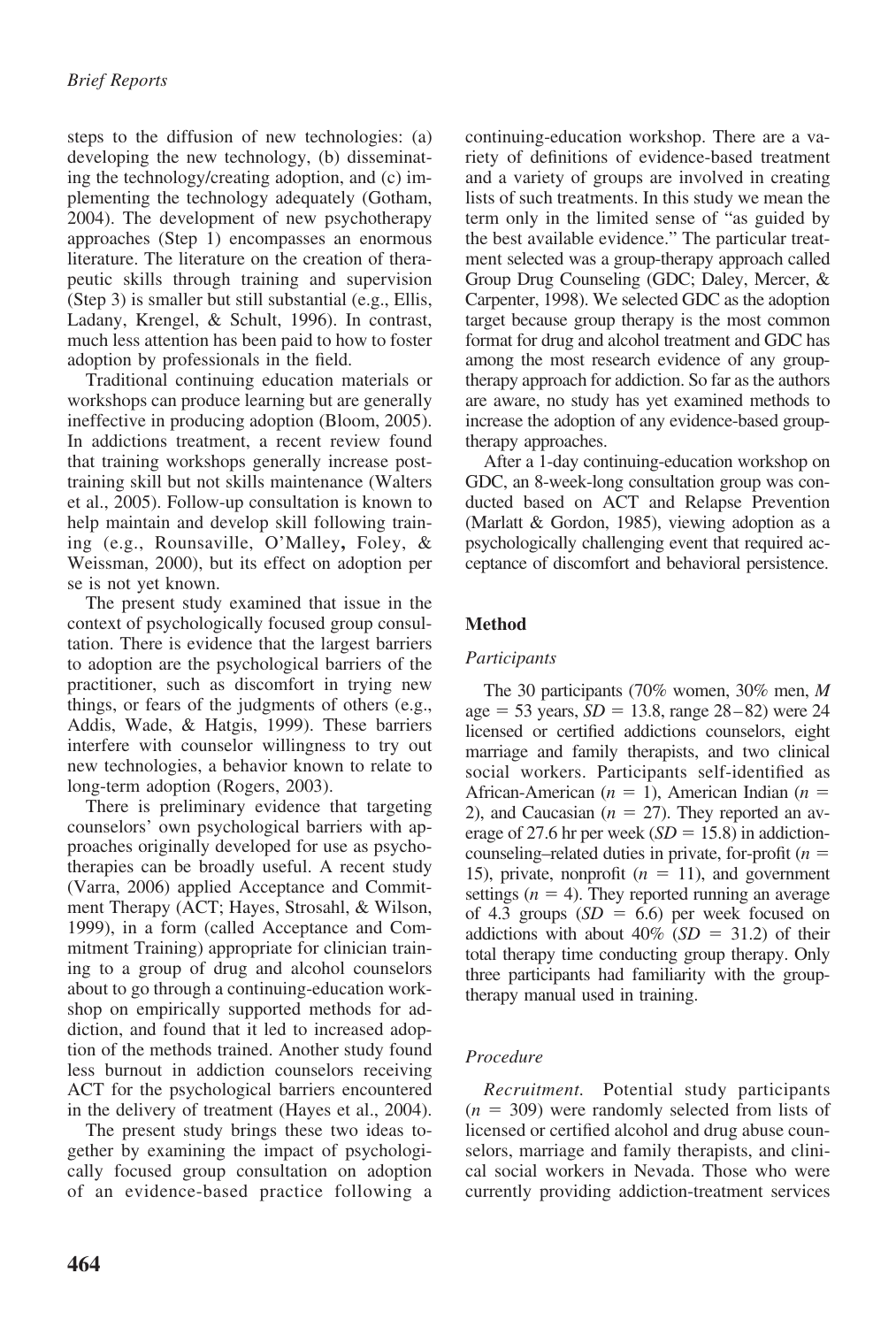in a group format were invited via postal mail to participate.

*Reimbursement.* Participants were assessed on site immediately pre- and postworkshop and via mail at 2- and 4-month follow ups. All participants received credit for 6 continuing education hours; as well as \$15 and \$25 discount coupons for future training workshops upon the receipt of the 2- and 4-month followup assessment packages, respectively. Those receiving consultation were given a \$5 gift certificate to a department store for each of the first four sessions attended and a \$10 certificate for each of the last four sessions.

### *Study Conditions*

Participants were consented and randomized on the day of the workshop, with the use of a fully random computer-generated procedure, to one of two conditions. In both, participants first attended a 1-day, 6-hr training workshop on how to implement Group Drug Counseling (GDC; Daley et al., 1998). GDC is a largely psychoeducational group-therapy approach conducted over 24 sessions that has empirical support from one well-designed, medium-sized randomized controlled trial and evidence of impact in ethnically diverse samples (Crits-Christoph et al., 1999). The workshop was given by Dr. Dennis Daley, a nationally known GDC trainer and included didactics, question-and-answer periods, and role plays. Participants in the control condition (*n* 14) had no additional contact with study staff beyond assessments, as might occur in the traditional format of continuing education workshops.

Participants in the consultation condition (*n* 16), were assigned to eight 1.5-hr weekly consultation groups focused on overcoming psychological barriers to the implementation of GDC, particularly the structured sessions in the first half of GDC that differ markedly from traditional grouptherapy methods. From a Relapse Prevention model (Marlatt & Gordon, 1985), counselors were encouraged to focus on barriers to initiation and maintenance rather than thinking of adoption as an all-or-none issue. From an Acceptance and Commitment Therapy model (Hayes et al., 1999), participants were encouraged to accept mindfully uncomfortable thoughts and feelings evoked by trying new things, and to focus on psychological flexibility and behavioral persistence (Hayes et al., 2004). For example, participants were encouraged to establish goals for use of the GDC protocol over the following week and were assisted in adapting the protocol to their own treatment settings and therapeutic styles.

The consultation group was co-led by a psychologist with expertise in addictions and ACT and a counselor colicensed as a marriage and family therapist and addictions counselor. Consultation leaders were not experts in GDC as such—their training in GDC consisted of attending the day-long training and reading/discussing the treatment manual.

### *Measures*

*Pretraining instruments.* A demographic questionnaire and a test of GDC knowledge was administered pretraining.

*Posttraining satisfaction instrument.* GDC training satisfaction was assessed posttraining by the Treatment Acceptability Rating Scale (TARS; Davis, Rawan, & Copponi, 1989) which has shown test–retest reliability  $(r = .83)$  and internal consistency ( $\alpha = 0.99$ ) in previous research (Milne, Keegan, Westerman, & Dudley, 2000) and adequate internal consistency ( $\alpha = 75$ ) in this study.

*Primary outcomes: Adoption measures.* An adoption questionnaire was administered at the two followups. The primary outcome measure was the self-reported adoption score, which was derived by summing five Likert-style items created to measure use of the GDC manual, handouts, and sessions (Chronbach's alpha in this study  $= 0.92$ ; test–retest between the two followups  $r = .89$ ). Two single-item adoption measures were also used: the *sessions used* score consisted of the number of different GDC sessions and the *handouts used* score consisted of the number of different GDC handouts participants reported using during the past month.

*Secondary outcomes: Burnout.* Because previous research had shown reductions in burnout using ACT with counselors (Hayes et al., 2004) the Maslach Burnout Inventory (MBI; Maslach, Jackson, & Leiter, 1996) was used as a secondary outcome to assess whether there was a broader psychological impact of group consultation beyond adoption per se. The factor structure, reliability, and validity of the MBI have received strong support across many types of employment, including behavioral health professions (e.g., Bakker, Demerouti, & Schaufeli, 2002). The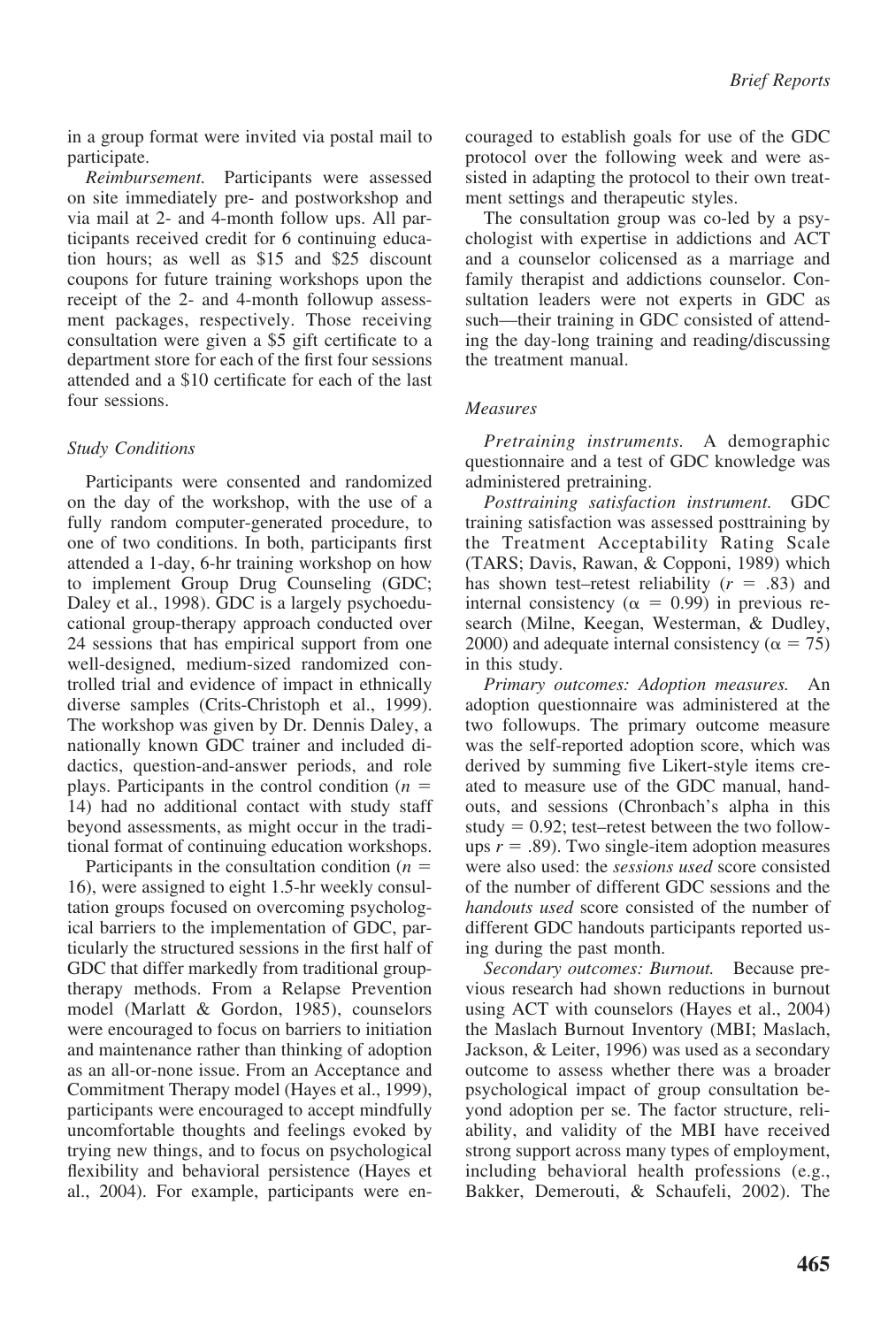MBI generates two scores: overall burnout (combining emotional exhaustion and depersonalization subscales), and personal accomplishment, which assesses feelings of competence and successful achievement. In this study, internal consistency was good for the overall burnout scale  $(\alpha = .84)$  and adequate for the personal accomplishment scale ( $\alpha = .71$ ).

### **Results**

Of the 16 participants assigned to the consultation condition, 13 attended at least one session, 7 attended all eight sessions, and 12 attended more than half of the consultation sessions. On average, participants attended 5.5 (69%) of the sessions. There were no significant predifferences between groups on any of the demographic variables examined except that those in the consultation condition reported higher use of cognitivebehavioral therapy techniques (32% of total time counseling) than those in the control condition  $(16.5\%)$ ,  $t(27) = 2.45$ ,  $p = .021$ . Alpha was not adjusted by the number of comparisons, and given that over 20 demographic and preassessment variables were tested, this single difference is about what would be expected assuming random variation.

Of the 30 therapists who attended the initial training, 7% did not complete the 2-month and 20% did not complete the 4-month follow up. Missing data were handled with the use of a last-data-point-carried-forward (LDCF) procedure. All analyses were conducted at the .05 level, and only significant effects are reported below. Between-group comparisons on the primary outcome measures were one-tailed, because directional predictions had been made. Means and standard deviations of primary and secondary outcome variables are listed in Table 1. All significant comparisons are reported below, but nonsignificant comparisons are not.

*Pretreatment comparison. T* tests indicated no significant differences between conditions on any of the pretreatment measures.

*Satisfaction with GDC training.* Postworkshop (before group consultation began) participants rated the GDC workshop to be beneficial (average item scores were between a rating of *quite a lot* and *a great deal*), but these did not predict adoption at any time point.

*Primary outcome: Adoption.* This analysis used a two (group) by two (2- and 4-month followup) repeated-measures ANOVA. Significantly higher levels of adoption were found for the consultation condition on all measures: selfreported adoption,  $F(1,25) = 15.01$ ,  $p = .0005$ , sessions used,  $F(1,25) = 3.18$ ,  $p = .044$ , and handouts used,  $F(1,25) = 4.8$ ,  $p = .019$ . A sig-

|                                                                                                                                | Assessment point           | Training only<br>$(n = 13)$ |       | Training plus<br>consultation<br>$(n = 14)$ |      | Between-  |
|--------------------------------------------------------------------------------------------------------------------------------|----------------------------|-----------------------------|-------|---------------------------------------------|------|-----------|
|                                                                                                                                |                            | M                           | SD    | M                                           | SD   | group $d$ |
| Number of GDC sessions<br>used in the last month<br>Number of GDC handouts<br>used in the last month<br>Self-reported adoption | Two-month followup         | $\overline{4}$              | 4.7   | 5.6                                         | 4.2  | 0.36      |
|                                                                                                                                | Four-month followup        | 1.9                         | 2.5   | 4.9                                         | 4.1  | 0.88      |
|                                                                                                                                | Two-month followup         | 2.5                         | 3.8   | 4.9                                         | 4.3  | 0.59      |
|                                                                                                                                | Four-month followup        | 1.4                         | 2.1   | 4.0                                         | 3.8  | 0.85      |
|                                                                                                                                | Two-month followup         | 11.2                        | 6.0   | 21.6                                        | 8.1  | 1.46      |
|                                                                                                                                | Four-month followup        | 10.2                        | 5.6   | 19.4                                        | 7.0  | 1.45      |
|                                                                                                                                | Pre                        | 20.36                       | 13.47 | 17.5                                        | 7.17 | $-0.27$   |
|                                                                                                                                | Post                       | 19.0                        | 12.33 | 14.94                                       | 7.41 | $-0.4$    |
| Burnout (depersonalization<br>plus exhaustion)                                                                                 | Two-month followup         | 21.07                       | 11.26 | 15.25                                       | 8.29 | $-0.59$   |
|                                                                                                                                | Four-month followup        | 17.0                        | 9.35  | 12.44                                       | 7.75 | $-0.53$   |
|                                                                                                                                | Pre- to 2-month difference | 0.71                        | 7.45  | $-2.25$                                     | 7.92 | $-0.38$   |
|                                                                                                                                | Pre to 4-month difference  | $-3.36$                     | 9.80  | $-5.06$                                     | 8.32 | $-0.19$   |
| Personal accomplishment                                                                                                        | Pre                        | 43.07                       | 4.68  | 39.69                                       | 4.67 | $-0.72$   |
|                                                                                                                                | Post                       | 43.57                       | 4.57  | 41.0                                        | 5.66 | $-0.5$    |
|                                                                                                                                | Two-month followup         | 41.5                        | 4.36  | 41.31                                       | 6.37 | 0.03      |
|                                                                                                                                | Four-month followup        | 41.21                       | 4.53  | 42.94                                       | 4.14 | 0.4       |
|                                                                                                                                | Pre- to 2-month difference | $-1.86$                     | 3.82  | 3.25                                        | 4.12 | 1.29      |
|                                                                                                                                | Pre- to 4-month difference | $-1.57$                     | 4.68  | 1.63                                        | 5.32 | 0.63      |

TABLE 1. Outcomes on Measures of Adoption and Burnout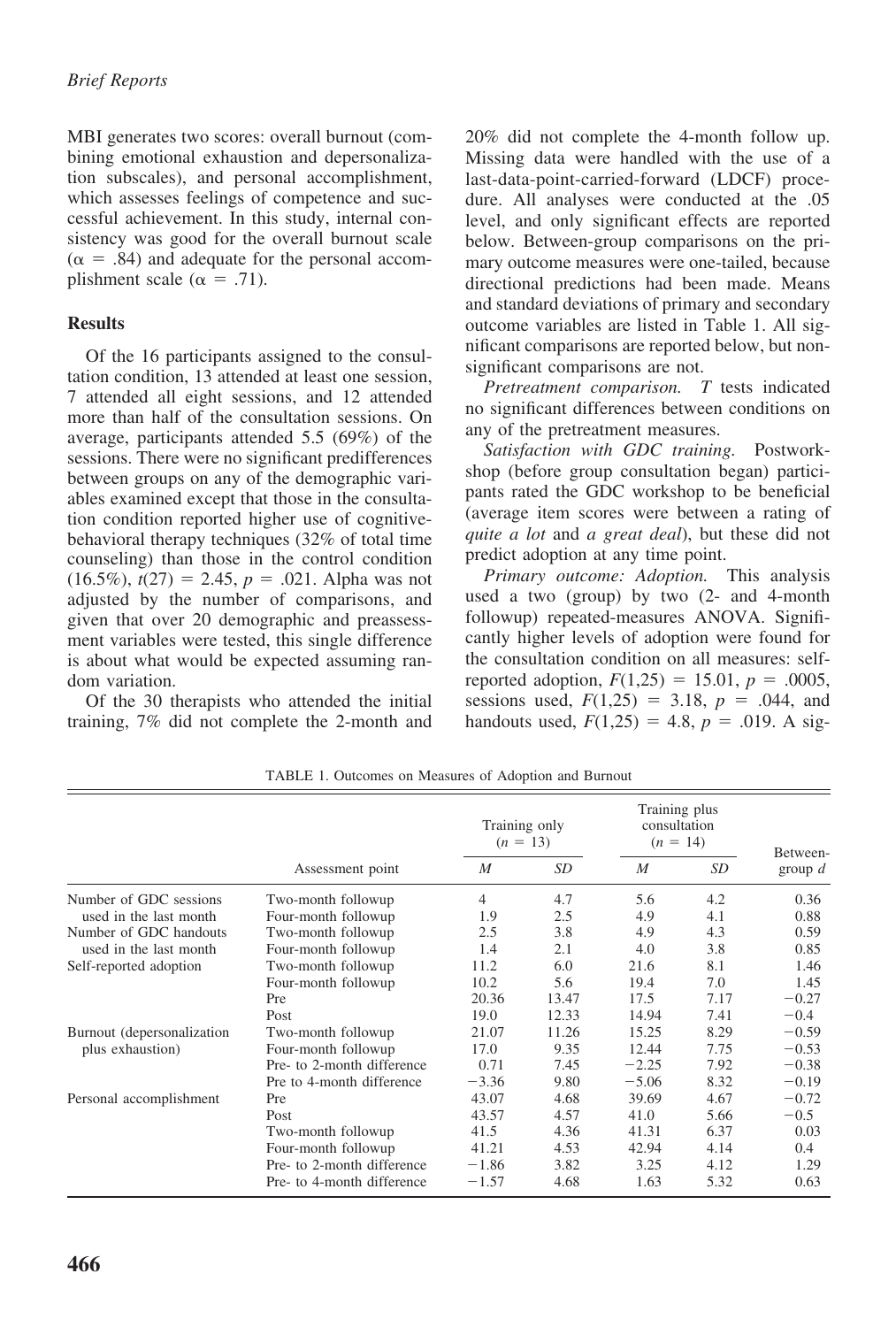nificant effect for time was also found on selfreported adoption,  $F(1,25) = 4.29$ ,  $p = .049$ , indicating that use of the GDC protocol dropped off for both groups between the two followups, but not differentially between conditions. Follow-up pairwise *t* tests showed significant differences at the 2-month followup on self-reported adoption,  $t(25) = 3.73$ ,  $p < .001$  and at the 4-month follow up on self-reported adoption,  $t(25) = 3.72, p < .01$ , sessions used,  $t(25) =$ 2.31,  $p < .05$ , and handouts used,  $t(25) = 2.18$ ,  $p < .05$ . The between-condition effect sizes for adoption measures were large (Cohen, 1988) with *d* values at the 4-month followup ranging from .85 to 1.45 (see Table 1).

*Secondary outcome: Burnout.* This analysis used a two (group) by four (assessment point) repeated-measures ANOVA, on the two subscales of the MBI. A significant condition-bytime interaction was found on personal accomplishment,  $F(3,84) = 4.90$ ,  $p = .003$ . A contrast comparing personal accomplishment scores at the first two measurement occasions (before the consultation group began ) as compared to the followups showed a significant interaction effect, with greater improvement in personal accomplishment in the consultation than the control group  $F(1,28) = 11.83$ ,  $p = .002$  (betweencondition Cohen's  $d = .40$  at the 4-month followup). It should be noted that, although not significant, consultation participants began the study with a lower sense of personal accomplishment (prescore  $d = -.72$ ; see Table 1).

#### **Discussion**

This study provides preliminary evidence that adding a psychologically oriented ongoing consultation group to a typical 1-day workshop increased self-reported rates of adoption of an evidence-based group therapy. At a 4-month follow up, nearly 35% of the variance in selfreported adoption  $(d = 1.45)$  was explained by participation in the group consultation condition.

Burnout was included as a measure because previous research had shown that ACT decreased burnout in substance abuse counselors (Hayes et al., 2004). Because it was not an overt focus in this study, the greater increase in personal accomplishment of those in the consultation condition provides some limited support to the idea that the effects of the consultation were not generic.

This small initial study was not otherwise de-

signed to determine the mechanisms through which a psychologically focused consultation intervention might increase adoption. Contact alone, social support, normalization, problemsolving about how to overcome barriers, feedback, goal-setting, general motivational factors, modeling the use of group processes in the consultation team, and other similar processes could be responsible for the effects seen. In this small study even such variables as number of sessions attended cannot fairly be examined. In order to determine the mechanism of action, future studies will need to be larger, include additional process and outcome measures, and use well-crafted control conditions designed to tease out functional variables. This preliminary study suggests that such research could be worthwhile.

A particular methodological weakness of this study is the exclusive use of self-report outcome measures. As with clients' self-report (cf. Schwarz, 1999), therapist self-report may not accurately reflect actual behavior. We attempted to reduce this concern by including reports of very specific behaviors (use of specific GDC sessions) as well as more global items, and positive outcomes were found in each, but it is not possible to rule out demand-based interpretations of the present study.

This study did not assess whether competence in GDC was achieved, whether it was delivered competently at the worksite, or whether any of this led to better clinical outcomes. Training workshops can increase perceived competence without increasing actual competence (Miller & Mount, 2001), and competence or adherence do not necessarily predict actual use and impact (e.g., Levin et al., 1999). Thus, although adoption is the largely unexamined "Step 2" of dissemination, very comprehensive studies will be needed to link it to skill and clinical impact.

Additional weaknesses are worth noting. We did not measure the adherence of trainers, and the counselor sample lacked ethnic diversity, possibly limiting the generalizability of these results. At the 4-month follow up five participants were missing from the experimental condition and one from the control conditions, which may have affected means at the 4-month follow up. There was not significant attrition at the 2-month follow-up, however, and between-group differences in self-reported adoption were equally strong at the two follow-up periods  $(d = 1.46)$ versus 1.45, respectively; see Table 1). Data were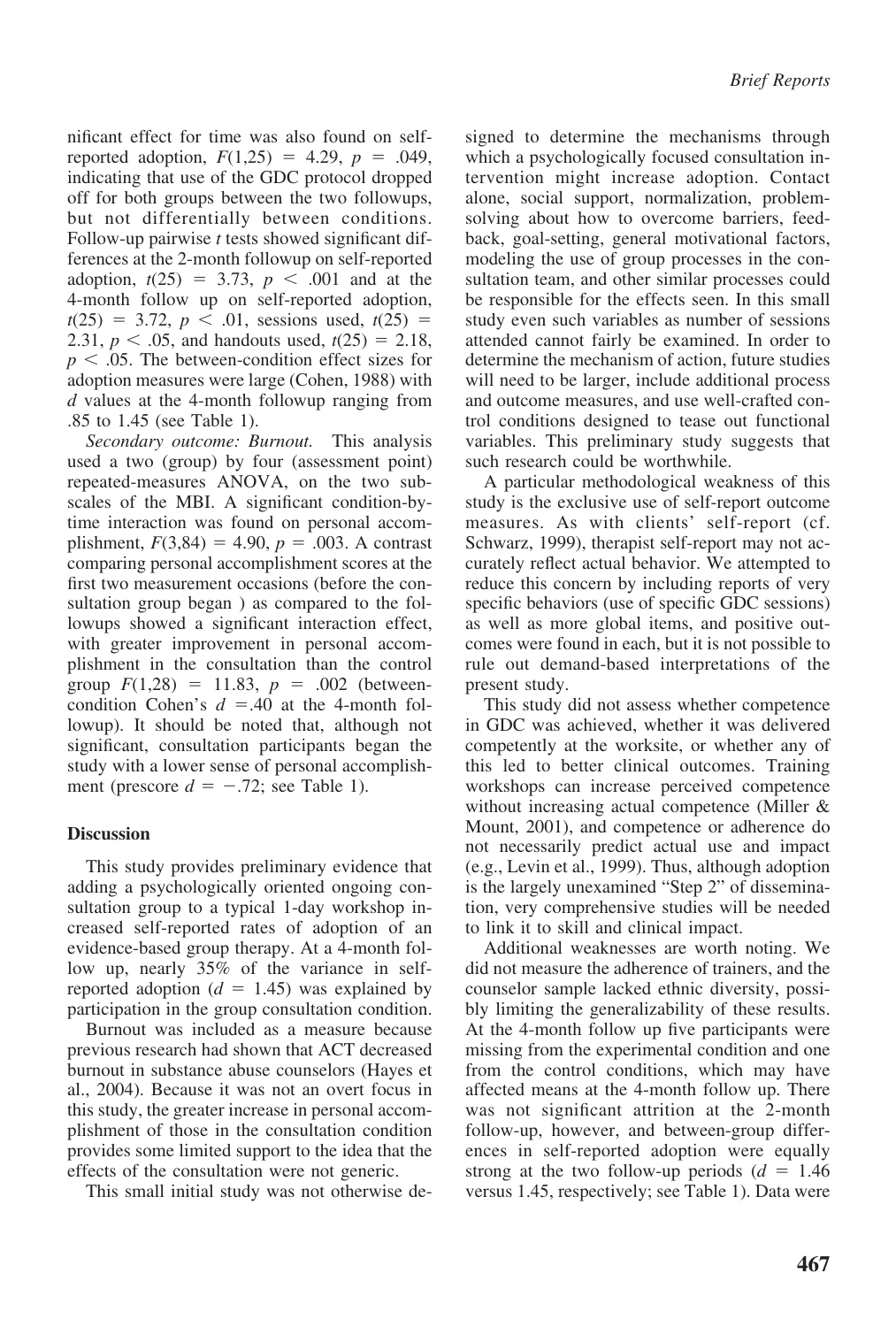lacking regarding the cost of the intervention as compared to its impact on practice. In order for dissemination programs to be scaled up to a larger sample, cost-effectiveness data are essential. One cost was the incentives provided (i.e., gift certificates) for attendance and completion of study assessments, and it is unknown how important these were to study outcomes. All of these factors should be considerations in future studies.

Taken as a whole, these various concerns and limitations emphasize the complexity of the task of studying the dissemination of new treatments. Enormous resources have been put into the development of evidence-based treatments, but making use of them involves the behavior of therapists and administrators, not just clients. The present study comports with others (e.g., Hayes at al., 2004; Varra, 2006) that suggest that our existing empirically supported models and methods of psychological and behavioral change can be successfully applied to clinicians themselves to assist them in doing their jobs and changing practice for the better. The universally adopted requirement for continuing education among professionals is an empty ritual unless this training makes a practical difference in the practice behavior of professionals. Based on the results of this and other studies, we recommend that agencies wanting to develop the skills of their staff consider ongoing, as opposed to one-time, educational interventions aimed at barriers to implementation, development of new skills, and other aspects of implementing a new therapeutic format. Overcoming therapists' psychological barriers to adoption through empirically supported psychological approaches may provide a new way to leverage continuing education into greater dissemination and adoption of empirically supported treatment technologies.

### **References**

- ADDIS, M. E., WADE, W. A., & HATGIS, C. (1999). Barriers to dissemination of evidence-based practices: Addressing practitioners' concerns about manual-based psychotherapies. *Clinical Psychology: Science and Practice*, *6,* 430–441.
- BAKKER, A. B., DEMEROUTI, E., & SCHAUFELI, W. B. (2002). Validation of the Maslach Burnout Inventory– General Survey: An internet study. *Anxiety, Stress and Coping, 15,* 245–260.
- BLOOM, B. S. (2005). Effects of continuing medical education on improving physician clinical care and patient health: a review of systematic reviews. *International*

*Journal of Technology Assessment in Health Care, 21,* 380–385.

- COHEN, J. (1988). *Statistical power analysis for the behavioral sciences* (2nd ed.). Hillsdale, NJ: Lawrence Earlbaum.
- CRITS-CHRISTOPH, P., SIQUELAND, L., BLAINE, J., FRANK, A., LUBORSKY, L., ONKEN, ET AL. (1999). Psychosocial treatments for cocaine dependence: National Institute on Drug Abuse Collaborative Cocaine Treatment Study. *Archives of General Psychiatry, 56,* 493–502.
- DALEY, D. C., MERCER, D., & CARPENTER, G. (1998). *Group Drug Counseling manual.* Holmes Beach, FL: Learning Publications, Inc.
- DAVIS, J. R., RAWAN, E. P., & COPPONI, D. R. (1989). Acceptability of behavioral staff management techniques. *Behavioral Residential Treatment, 4,* 23–44.
- ELLIS, M. V., LADANY, N., KRENGEL, M., & SCHULT, D. (1996). Clinical supervision research from 1981 to 1993: A methodological critique. *Journal of Counseling Psychology*, *43,* 35–50.
- GOTHAM, H. J. (2004). Diffusion of mental health and substance abuse treatments: Development, dissemination, and implementation. *Clinical Psychology: Science and Practice, 11,* 160–176.
- HAYES, S. C., BISSETT, R., ROGET, N., PADILLA, M., KOHLENBERG, B. S., FISHER, G., ET AL. (2004). The impact of acceptance and commitment training and multicultural training on the stigmatizing attitudes and professional burnout of substance abuse counselors. *Behavior Therapy, 35,* 821–835.
- HAYES, S. C., STROSAHL, K. D., & WILSON, K. G. (1999). *Acceptance and Commitment Therapy: An experiential approach to behavior change*. Guilford: New York.
- Institute of Medicine (Lamb, S., Greenlick, M. R., & McCarty, D., Eds. (1998). *Bridging the gap between practice and research: Forging partnerships with community-based drug and alcohol treatment.* Washington, DC: National Academy of Sciences Press.
- LEVIN, F. R., OWEN, P., STINCHFIELD, R., RABINOWITZ, E., & PACE, N. (1999). Use of standardized patients to evaluate the physicians in residence program: A substance abuse training approach. *Journal of Addictive Diseases, 18,* 39–50.
- MARLATT, G. A., & GORDON, J. R. (1985). *Relapse Prevention: Maintenance strategies in the treatment of addictive behaviors.* New York: Guilford. MASLACH, C., JACKSON, S. E., & LEITER, M. P. (1996). *Maslach Burnout Inventory* (3rd ed.). Palo Alto, CA: Consulting Psychologists Press.
- MILLER, W. R., & MOUNT, K. A. (2001). A small study of training in motivational interviewing: does one workshop change clinician and client behavior? *Behavioural and Cognitive Psychotherapy, 29,* 457–471.
- MILLER, W. R., SORENSON, J. L., SELZER, J. A., & BRIGHAM, G. S. (2006). Disseminating evidence-based practices in substance abuse treatment: A review with suggestions. *Journal of Substance Abuse Treatment, 31*, 25–39.
- MILLER, W. R., ZWEBEN, J., & JOHNSON, W. R. (2005). Evidence-based treatment: Why, what, where, when, and how? *Journal of Substance Abuse Treatment, 29,* 267–276. MILNE, D. L., KEEGAN, D., WESTERMAN, C., & DUDLEY, M. (2000). Systematic process and out-